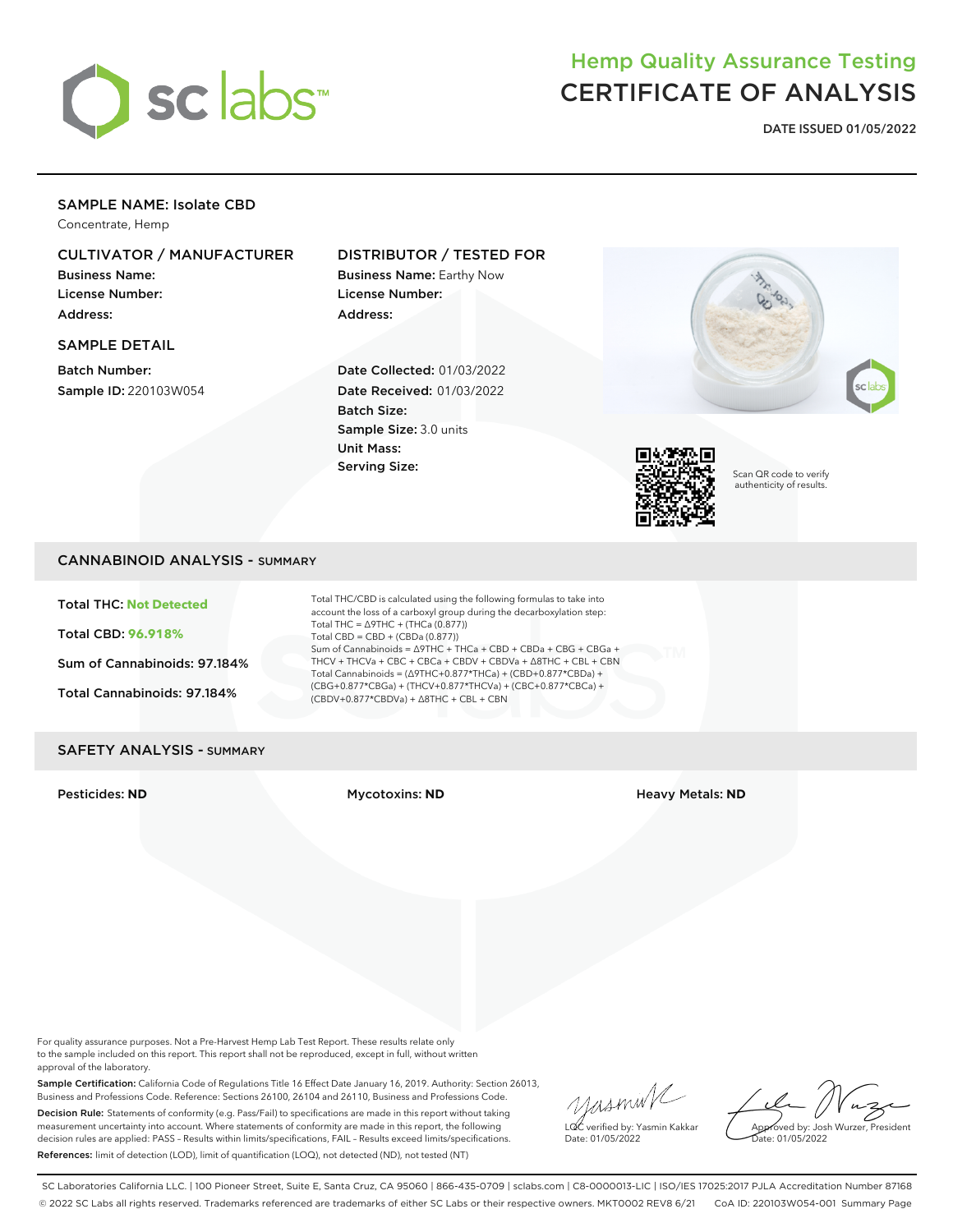# sc labs™

## Hemp Quality Assurance Testing CERTIFICATE OF ANALYSIS

**ISOLATE CBD | DATE ISSUED 01/05/2022**



Tested by high-performance liquid chromatography with diode-array detection (HPLC-DAD).

**Method:** QSP 1157 - Analysis of Cannabinoids by HPLC-DAD

TOTAL THC: **Not Detected**

Total THC (∆9THC+0.877\*THCa)

#### TOTAL CBD: **96.918%**

Total CBD (CBD+0.877\*CBDa)

#### TOTAL CANNABINOIDS: 97.184%

Total Cannabinoids (Total THC) + (Total CBD) + (Total CBG) + (Total THCV) + (Total CBC) + (Total CBDV) + ∆8THC + CBL + CBN

## TOTAL CBG: ND

Total CBG (CBG+0.877\*CBGa)

TOTAL THCV: ND Total THCV (THCV+0.877\*THCVa)

TOTAL CBC: ND Total CBC (CBC+0.877\*CBCa)

TOTAL CBDV: 0.266% Total CBDV (CBDV+0.877\*CBDVa)

## **Pesticide Analysis**

Pesticide and plant growth regulator analysis utilizing high-performance liquid chromatography-mass spectrometry (HPLC-MS) or gas chromatography-mass spectrometry (GC-MS).

\*GC-MS utilized where indicated.

**Method:** QSP 1212 - Analysis of Pesticides and Mycotoxins by LC-MS or QSP 1213 - Analysis of Pesticides by GC-MS



## **CANNABINOID TEST RESULTS -** 01/05/2022

| <b>COMPOUND</b>            | LOD/LOQ<br>(mg/g) | <b>MEASUREMENT</b><br>UNCERTAINTY (mg/g) | <b>RESULT</b><br>(mg/g) | <b>RESULT</b><br>(%) |
|----------------------------|-------------------|------------------------------------------|-------------------------|----------------------|
| <b>CBD</b>                 | 0.07 / 0.29       | ±44.873                                  | 969.18                  | 96.918               |
| <b>CBDV</b>                | 0.04 / 0.15       | ±0.116                                   | 2.66                    | 0.266                |
| Δ9THC                      | 0.06 / 0.26       | N/A                                      | <b>ND</b>               | <b>ND</b>            |
| $\triangle$ 8THC           | 0.1/0.4           | N/A                                      | <b>ND</b>               | <b>ND</b>            |
| <b>THCa</b>                | 0.05/0.14         | N/A                                      | <b>ND</b>               | <b>ND</b>            |
| <b>THCV</b>                | 0.1/0.2           | N/A                                      | <b>ND</b>               | <b>ND</b>            |
| <b>THCVa</b>               | 0.07 / 0.20       | N/A                                      | <b>ND</b>               | <b>ND</b>            |
| <b>CBDa</b>                | 0.02 / 0.19       | N/A                                      | <b>ND</b>               | <b>ND</b>            |
| <b>CBDVa</b>               | 0.03 / 0.53       | N/A                                      | <b>ND</b>               | <b>ND</b>            |
| <b>CBG</b>                 | 0.06/0.19         | N/A                                      | <b>ND</b>               | <b>ND</b>            |
| <b>CBGa</b>                | 0.1 / 0.2         | N/A                                      | <b>ND</b>               | <b>ND</b>            |
| <b>CBL</b>                 | 0.06 / 0.24       | N/A                                      | <b>ND</b>               | <b>ND</b>            |
| <b>CBN</b>                 | 0.1 / 0.3         | N/A                                      | <b>ND</b>               | <b>ND</b>            |
| <b>CBC</b>                 | 0.2 / 0.5         | N/A                                      | <b>ND</b>               | <b>ND</b>            |
| <b>CBCa</b>                | 0.07 / 0.28       | N/A                                      | <b>ND</b>               | <b>ND</b>            |
| <b>SUM OF CANNABINOIDS</b> |                   |                                          | 971.84 mg/g             | 97.184%              |

#### **PESTICIDE TEST RESULTS -** 01/04/2022 **ND**

| <b>COMPOUND</b>   | LOD/LOQ<br>$(\mu g/g)$ | <b>MEASUREMENT</b><br>UNCERTAINTY (µg/g) | <b>RESULT</b><br>(µg/g) |
|-------------------|------------------------|------------------------------------------|-------------------------|
| Abamectin         | 0.03/0.10              | N/A                                      | <b>ND</b>               |
| Azoxystrobin      | 0.02 / 0.07            | N/A                                      | <b>ND</b>               |
| <b>Bifenazate</b> | 0.01/0.04              | N/A                                      | <b>ND</b>               |
| <b>Bifenthrin</b> | 0.02 / 0.05            | N/A                                      | <b>ND</b>               |
| <b>Boscalid</b>   | 0.03/0.09              | N/A                                      | <b>ND</b>               |
| Chlorpyrifos      | 0.02 / 0.06            | N/A                                      | <b>ND</b>               |
| Cypermethrin      | 0.11/0.32              | N/A                                      | <b>ND</b>               |
| Etoxazole         | 0.02 / 0.06            | N/A                                      | <b>ND</b>               |
| Hexythiazox       | 0.02 / 0.07            | N/A                                      | <b>ND</b>               |
| Imidacloprid      | 0.04 / 0.11            | N/A                                      | <b>ND</b>               |
| Malathion         | 0.03/0.09              | N/A                                      | <b>ND</b>               |
| Myclobutanil      | 0.03/0.09              | N/A                                      | <b>ND</b>               |
| Permethrin        | 0.04 / 0.12            | N/A                                      | <b>ND</b>               |

Continued on next page

SC Laboratories California LLC. | 100 Pioneer Street, Suite E, Santa Cruz, CA 95060 | 866-435-0709 | sclabs.com | C8-0000013-LIC | ISO/IES 17025:2017 PJLA Accreditation Number 87168 © 2022 SC Labs all rights reserved. Trademarks referenced are trademarks of either SC Labs or their respective owners. MKT0002 REV8 6/21 CoA ID: 220103W054-001 Page 2 of 3